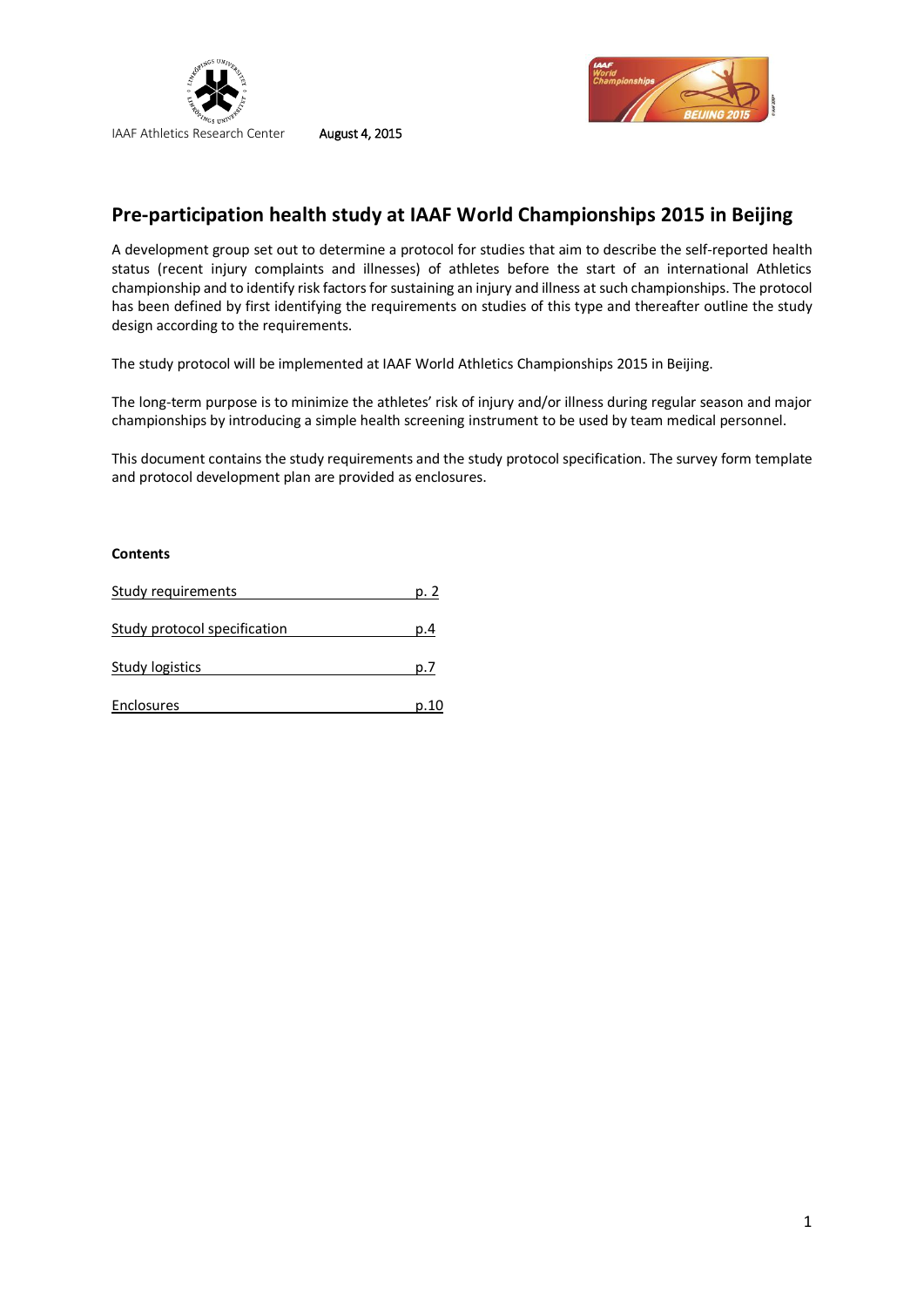



## **Beijing 2015 study requirements**

The Beijing 2015 study requirements are divided into those addressing the study design and the practical management of the survey questionnaire and data entry procedures, respectively.

## **Requirements on study design**

R1.1 Clear study purpose and scientific aims, i.e. the results should

R1.1.1 provide IAAF an evidence base for injury and illness prevention in association to athletics championships

R1.1.2 describe for IAAF and national teams the pre-participation health of athletes

R1.1.2 be based on a minimal data set that can predict individuals or groups of athletes at risk for injury or illness

R1.2 The scientific methods should adhere to highest standards in sports medicine and epidemiology

R1.3 The study is to be clearly linked with active IAAF outreach to athletes on Injury and Illness prevention

R1.4 IAAF outreach has designated/responsible person and its planning starts in due time

R1.5 The study must not harm or intimidate athletes during their preparations and performances in association to the championships

R1.6 A primary investigator (PI) and research team is designated (including statisticians) to execute the study

R1.7 Thorough ethical and cultural considerations on how to reach the athletes from 200+ nations

R1.8 National teams should be provided possibilities to influence study implementation by that preparations are initiated and information distributed at an early stage before the championships.

R1.9 Study participation should be as little time consuming as possible for athletes and teams

## **Requirements on survey questionnaire and data entry procedures**

R2.1 Data entry procedure and genuine subject identification procedures are determined before collecting data

R2.2 Emphasis on information on confidentiality and secure data handling (which also is communicated to the teams)

R2.3 Prepare online electronic version of the questionnaire(s)

R2.4 Pilot/ feasibility studies performed to test the athlete information and questionnaire in several languages (English, French, Spanish, Chinese, Arabic, Russian, German, etc.)

R2.5 The study materials should communicate a clear "take-away benefit" to the athletes.

R2.6 Data collection forms must be straightforward and easy to complete for athletes and medical teams.

R2.7 Data collection forms must be validated with regard to errors and misunderstandings before the championships.

R2.8 A clear "take-away" message should be communicated to the medical teams at the medical meeting.

R2.9 The study team should arrive well in time before the championships in order to get the study logistics in place.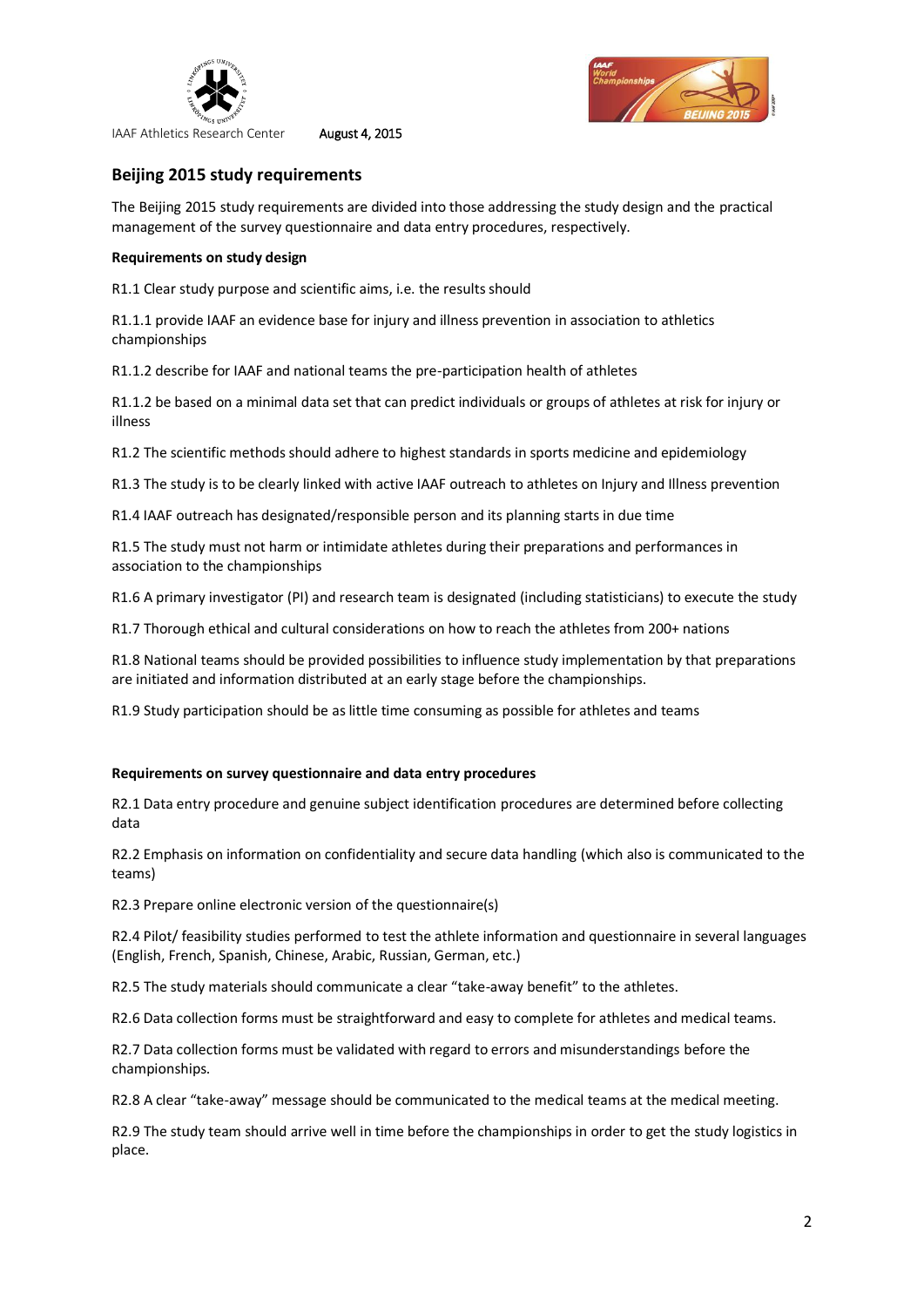



R2.10 Special precautions should be taken in order to involve athletes from national teams traveling without medical practitioners.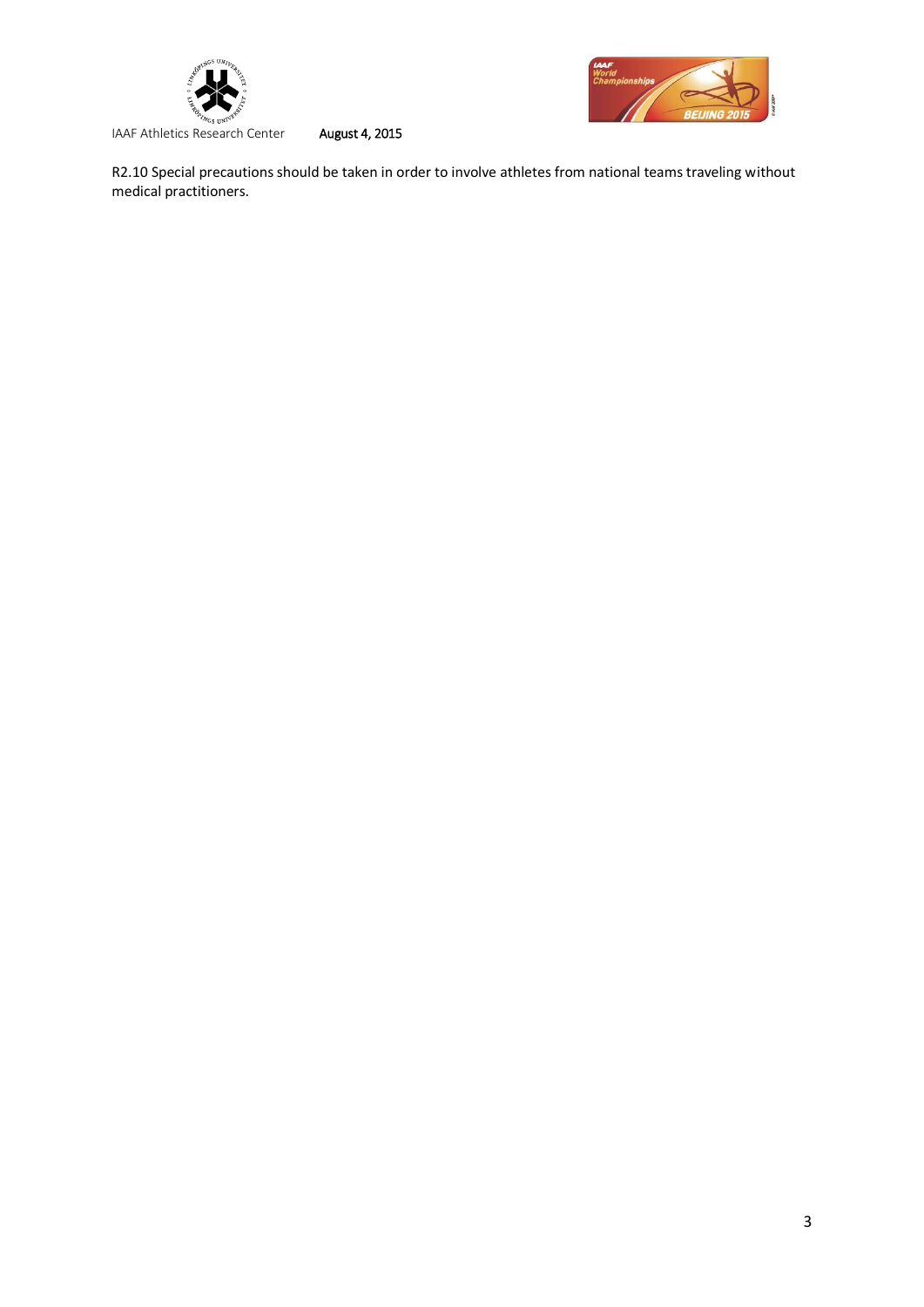



## **Study protocol specification**

## **Study objectives**

To study the health status (recent injury complaints and illnesses) of athletes before the start of an international athletics championship (IAAF 2015 in Beijing) (Objective 1) and to examine risk factors for sustaining injury and illness at the championship (Objective 2).

## **Operationalization of study objectives**

The operationalization of the study objectives into a study protocol is divided into sections addressing data collection, data analyses, and study logistics.

## **Data collection**

The data collection is described by study objective. Each category of data is associated with a survey query coded from A1 to C4 (see enclosed survey form draft).

Objective 1: Describe study participants (and non-participants) and the participants' pre-participatory health problems

*Data will be collected for the following descriptive variables*

- athlete identification (Survey item 1)
- - Age (2)
- - Gender (3)
- - Event (4)
- Country (5)
- Athlete medical support (6-8)
- - Injury complaints four weeks before the championships (9-15)
- Illness symptoms four weeks before the championships (16-19)

Objective 2: Build model that can be used by national teams and the IAAF to identify athletes at risk for inchampionship injury and illness

*Data will be collected by national teams and Local Organizing Committee* (*LOC) physicians for the following outcome variables*

- Injury sustained at the championships described by
- - date and time
- mode of onset
- bodily location
- - type
- - cause
- contributing factors
- severity (estimated time loss (days of absence))
- Illness sustained at the championships described by
- - date and time
- diagnosis
- bodily location/Body system affected
- severity (estimated time loss (days of absence))

*Data from the following explanatory variables will be collected by a pre-participation health questionnaire (PHQ) for the explanatory models of in-championship injury*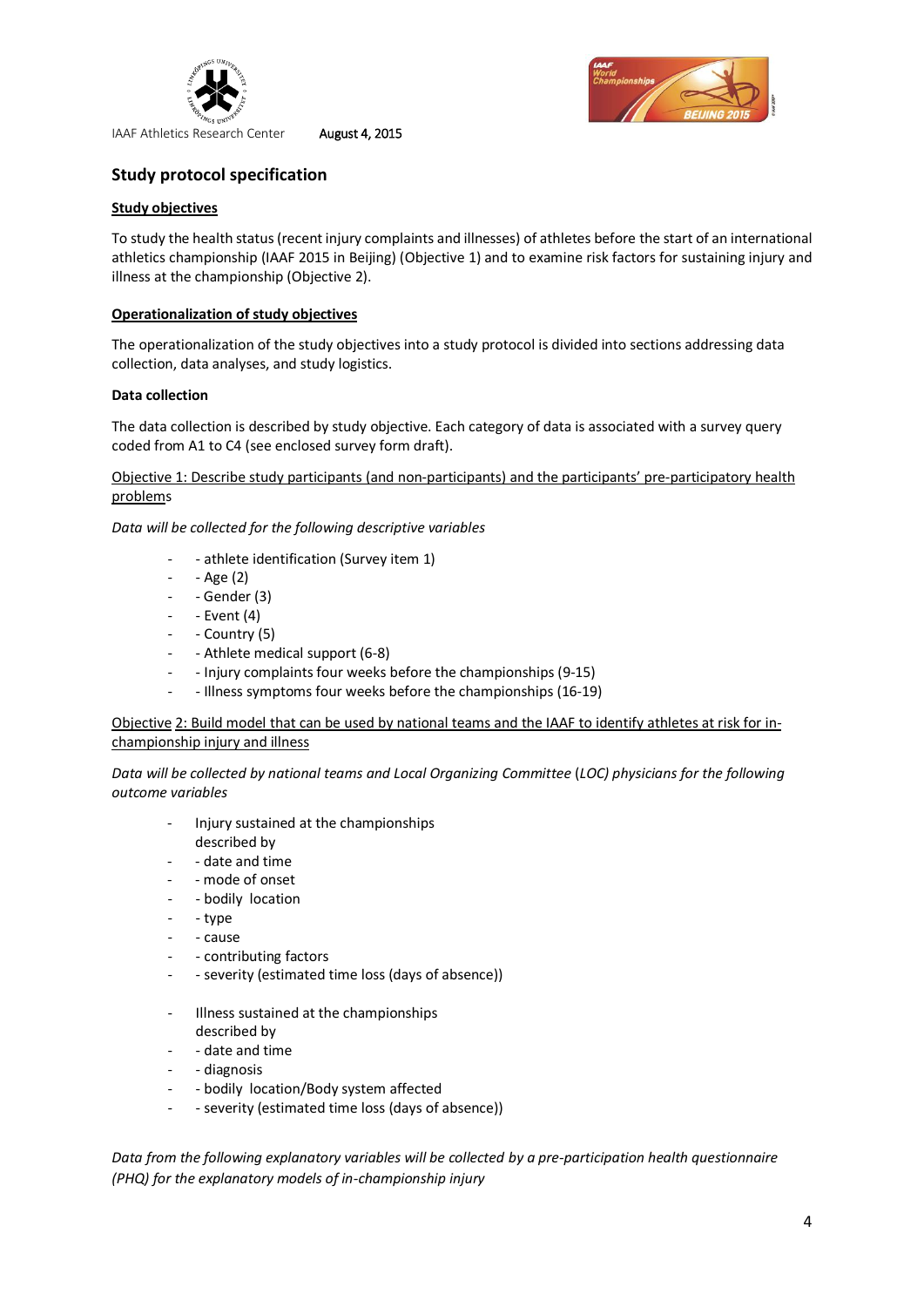

- Age (survey item 2)
- $-$  Gender (3)
- $-$  Event  $(4)$
- Country (5)
- - Athlete medical support (6-8)
- - injury complaints four weeks before championships (9, 13.1-13.3)
- - gradual/sudden onset (10)
- - injury complaint duration (11)
- - anxiety/worry (13.3)
- - injury complaint severity score/training adjustment (13.1-13.2), performance impact (15)
- team medical personnel/coach informed about injury complaint (14)

*Data from the following explanatory variables will be collected for the explanatory models of in-championship illness*

- Age (survey item 2)
- Gender (3)
- $-$  Event (4)
- Country (5)
- Athlete medical support (6-7)
- Illness symptoms four weeks before championships (16,17)
- - worst illness symptom (16.1)
- - illness symptom duration (16.2)
- - anxiety/worry (17.3)
- - illness symptom severity score/training adjustment(17.1-17.2), performance impact (19)
- team medical personnel/coach informed about illness symptom (18)

## **Data analyses**

For the pre-participation health questionnaire (PHQ) data, the response rate and completeness of the PHQs will be assessed, and the athletes' characteristics and injury complaints will be analysed using descriptive statistics. Analysis of the non-responders will be performed by comparing their distribution of home continent, event group, gender and age with the responders.

For the in-championship injury and illness surveillance, the response rate, coverage, and incidence calculations and comparisons will be analysed in accordance with previous surveillance studies in Athletics using a list of athletes provided by the IAAF and the internet database.

For the risk factor analyses, the PHQ data collected for the explanatory variables will first be recoded into the variables "any injury complaints" (y/n), "reduced participation injury complaints" (y/n), "gradual-onset injury complaints" (y/n), an injury complaint severity score, "any illness symptoms" (y/n), "reduced participation illness symptoms" (y/n), an illness symptoms severity score (0-16, and medical support available before championships  $(y/n)$ . We will then perform analyses with simple models (logistic regression analyses with one explanatory variable) and thereafter analyses with multiple models (logistic regression analyses with several explanatory variables) with any in-championship injury (y/n), in-championship time-loss injury (y/n), any in-championship illness ( $y/n$ ) and in-championship time-loss illness ( $y/n$ ) as outcomes. The explanatory variables will be gender, age, home continent, event group (following event group categories from Timpka et al. 2014), medical support available, and pre-participation injury complaints or pre-participation illness symptoms, respectively. The multiple models will be calculated using backward elimination of non-significant variables (i.e. variables with *P*≥0.05 were stepwise eliminated). The Statistical Package for the Social Sciences (SPSS) for Windows version 23.0 will be used for the analyses. All statistical tests will be two-sided and outcomes with *P*<0.05 regarded as statistically significant.

## **References**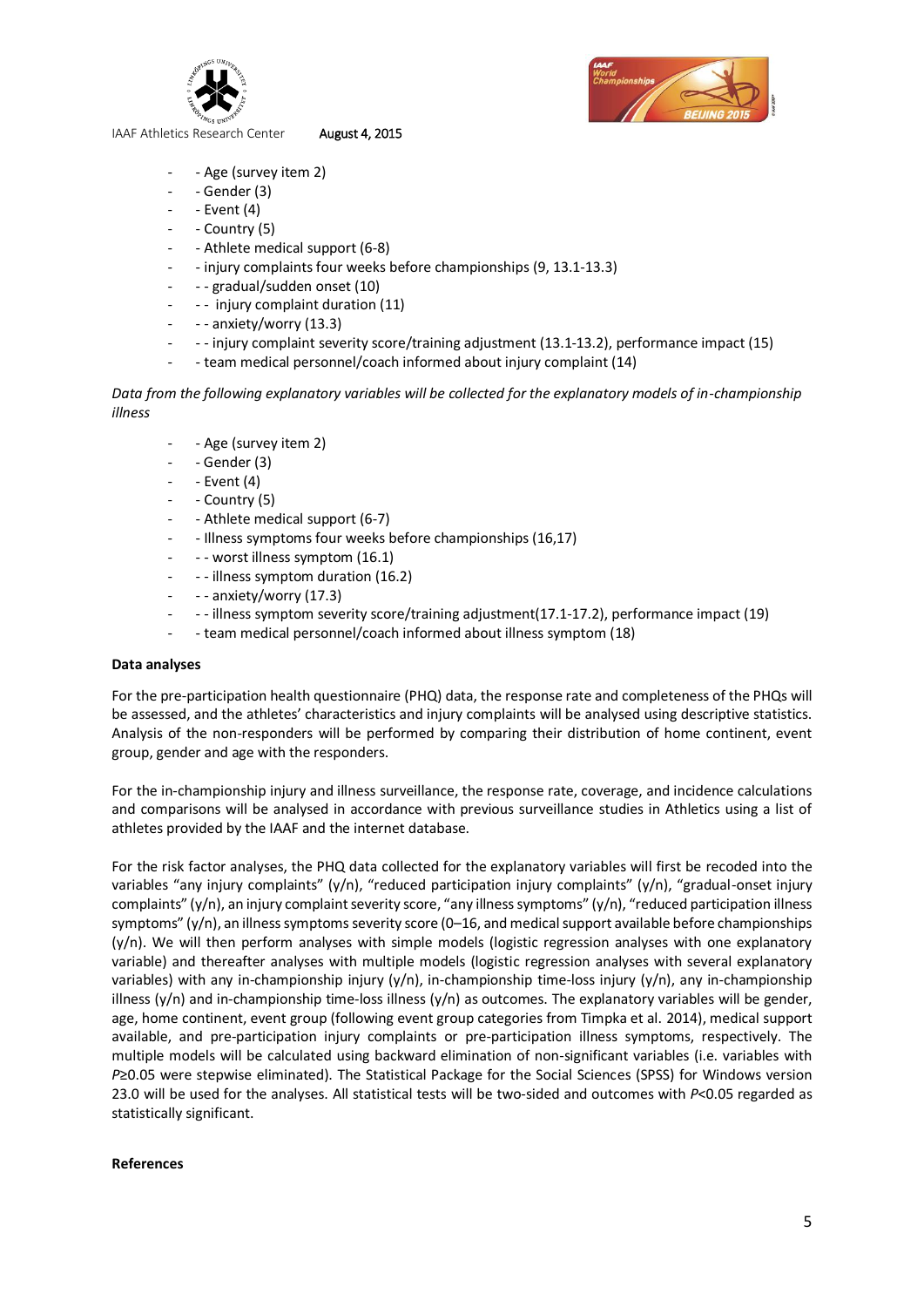



Timpka T, Alonso JM, Jacobsson J, Junge A, Branco P, Clarsen B, Kowalski J, Mountjoy M, Nilsson S, Pluim B, Renström P, Rønsen O, Steffen K, Edouard P. Injury and illness definitions and data collection procedures for use in epidemiological studies in Athletics (track and field): consensus statement. Br J Sports Med. 2014 Apr;48(7):483-90.

Alonso JM, Jacobsson J, Timpka T, Rønsen O, Kajenienne A, Dahlström Ö, Spreco A, Edouard P. Pre-participation injury complaints and risk factors for injury during the Moscow 2013 IAAF Championships. Br J Sports Med. 2015;online.

Clarsen B, Myklebust G, Bahr R. Development and validation of a new method for the registration of overuse injuries in sports injury epidemiology: the Oslo Sports Trauma Research Centre (OSTRC) overuse injury questionnaire. Br J Sports Med. 2013 May;47(8):495-502.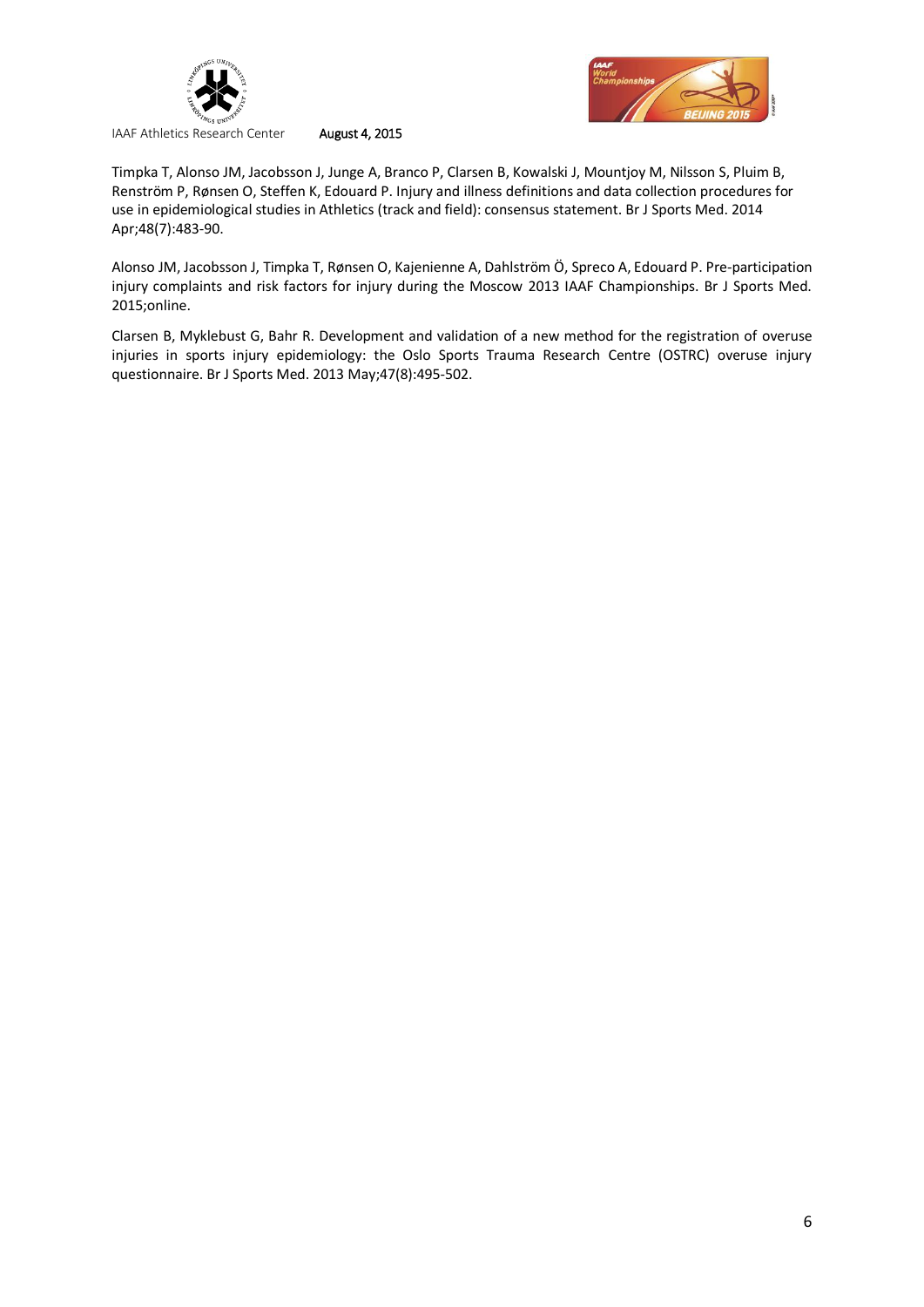



## **Study logistics**

The study logistics at the IAAF World Athletics Championships 2015 in Beijing will in the main be based on the same routines as those used in Moscow 2013. However, a number of changes need to be implemented in the general routines and the organization of the medical meeting.

Upon arrival at the championships, all registered athletes will be invited to complete a pre-participation health questionnaire (PHQ) including individual pre-participation data (personal and training characteristics and health status during the month preceding the championship). The PHQ will be available on the Internet and on a paper form (in English, French, Spanish, Russian). An invitation pamphlet (containing an Internet flash code to the survey website [http://www.mediathle.com/health.nsf\)](https://mail.liu.se/owa/redir.aspx?SURL=g9D4pIgp9W4gk2g3RWmOX1gWqWeYo1fsuvGSkE-hZ4HEpipXrJzSCGgAdAB0AHAAOgAvAC8AdwB3AHcALgBtAGUAZABpAGEAdABoAGwAZQAuAGMAbwBtAC8AaABlAGEAbAB0AGgALgBuAHMAZgA.&URL=http%3a%2f%2fwww.mediathle.com%2fhealth.nsf) will be distributed to the athletes in association to the accreditation process. A list of all participating athletes and their accreditation/participation number will be prepared by the IAAF and sent to the researches. Upon arrival and following custom clearance, the pamphlets printed in Monaco are transported to the main IAAF Championships office at Hotel Intercontinental in Beijing. From there, 2000 pamphlets (in English) are to be transported to the Accreditation Center for distribution to the athletes. In addition, 300 pamphlets in each of the other official IAAF languages are to be printed at the main IAAF Championships office and distributed to the Accreditation Center.

Distribution to athletes at the Accreditation Center: The English paper version of the invitation/survey pamphlet should be supplied to the athletes in association to the accreditation process. The athletes are asked to read the information in the pamphlet as it is handed over to them. They are also asked if they request a survey form in any of the other IAAF languages and supplied such a pamphlet upon demand. Drop-off boxes are to be prepared (pending) at the Accreditation Center and in the lobby of all three athlete hotels. The drop-off boxes should be marked with IAAF Injury Prevention Research prints and/or banner. Volunteers are to be stationed at the Accreditation Center and at the hotels to support athletes willing to responding to the survey and collect paper forms.

In parallel, newly incurred injuries will during the period of the championships be recorded by the IAAF through the national medical teams (physicians and/or physiotherapists) and/or by physicians on the local organizing committee (LOC) using the injury surveillance system (definitions and methods) previously used during international Athletics championships. This system will during the Beijing championships be provided on the Internet (the daily report form: [http://www.mediathle.com/prevblessure.nsf\)](https://mail.liu.se/owa/redir.aspx?SURL=IiteXadFH4anxFhwEl0zgLIoI6EQEZ8ASs1kYmEfwoLEpipXrJzSCGgAdAB0AHAAOgAvAC8AdwB3AHcALgBtAGUAZABpAGEAdABoAGwAZQAuAGMAbwBtAC8AcAByAGUAdgBiAGwAZQBzAHMAdQByAGUALgBuAHMAZgA.&URL=http%3a%2f%2fwww.mediathle.com%2fprevblessure.nsf). To maintain anonymity and enable linking of the PHQ and injury surveillance data, each participant in the study will receive a specific identification code (the accreditation number). All national medical teams and LOC physicians will be informed about the study one month before the championships by e-mail and two days before the championships in association to medical and anti-doping meetings.

## Timeline for Beijing 2015 study

February 15<sup>th</sup>: Beijing study requirements defined

March 15<sup>th</sup>: Preliminary Beijing 2015 study design defined

March 30<sup>th</sup>: Study materials sent for review by research ethics board.

April 1<sup>st</sup>: External review of Beijing 2015 study design by national team representatives completed

April 15th: Pilot tests of survey completed

April 20<sup>th</sup>: Contact with Team Physicians to explain the rationale behind both surveys in advance and improve athletes participation.

April 25<sup>th</sup>. Agreement IAAF -ARC on staff on site and budget. Staff appointment. Travel and accommodation booking. Start of VISA procedure. Staff pre-accreditation.

April 30<sup>th</sup>: Update of the Team Physicians Informative Booklet. Translation into French. Preparation of a brief version to be translated to Chinese and distributed to LOC Physicians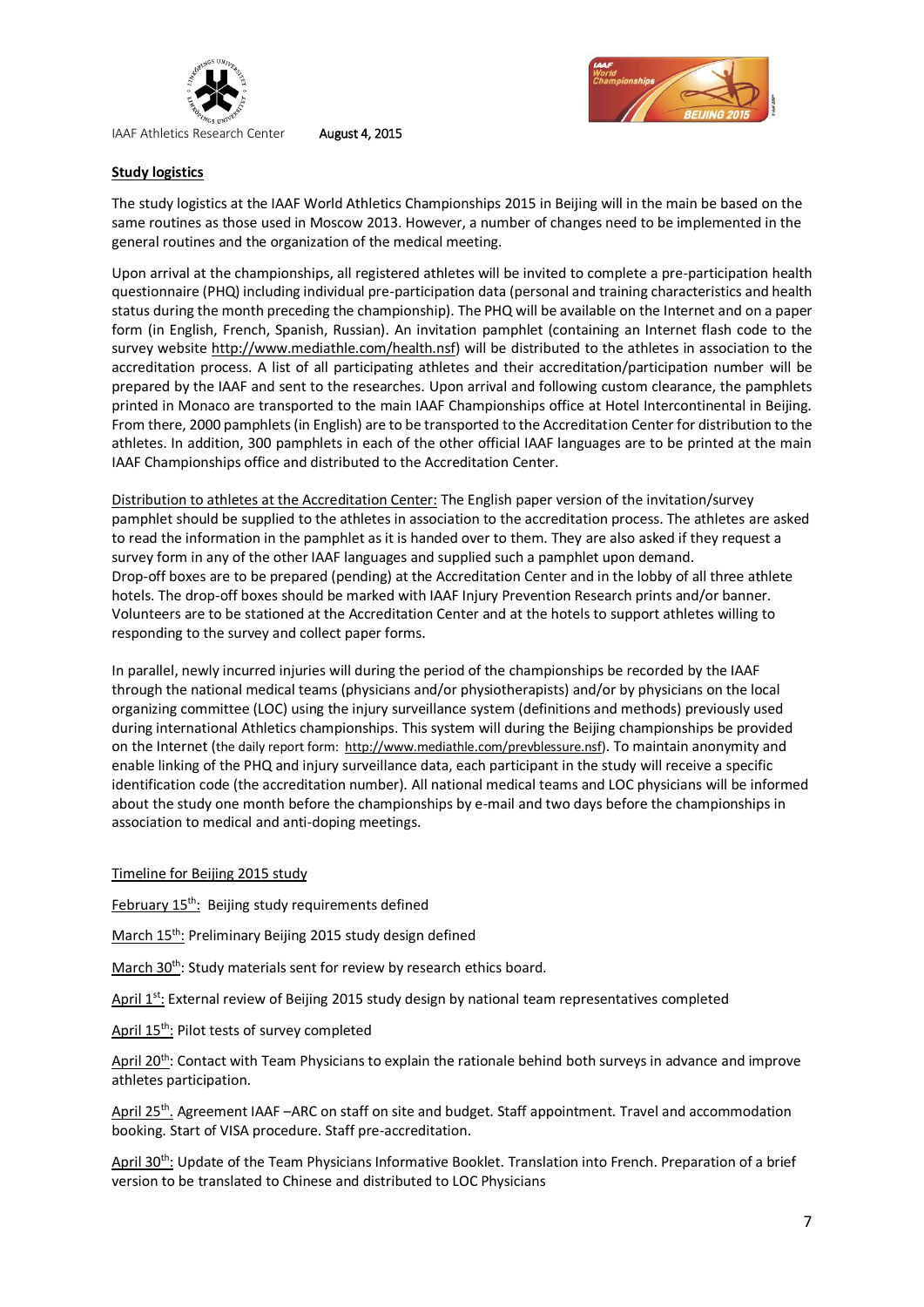

May 15<sup>th</sup>: Survey translated to relevant languages

June 1<sup>st</sup>: Study materials sent for print

July  $1<sup>st</sup>$ : Basic on-site study logistics defined (and confirmed by the LOC)

July 1<sup>st</sup>-15<sup>th</sup>: Second iteration of information to Team Physicians

August 10<sup>th</sup> List of all participating athletes and their accreditation/participation numbers as well as of the participating medical teams and LOC physicians is prepared by the IAAF and sent to the research team.

August 13<sup>th</sup> List of all medical teams, and LOC physicians and their system login-ID and passwords are sent to the researchers from the French partner delivering the IT system

August 15<sup>th</sup> The Accreditation Centre in Beijing opens. Start of data collection

August 17/18<sup>th</sup> Travel and Arrival of research teams.

August 18/19<sup>th</sup> Bumping-/Set Up, testing

August 20<sup>th</sup>. Medical Meeting

August 22nd Championships starts

August 22-30<sup>th</sup> In-competition Surveillance

August 30th Championships ends. Bumping-out. Departures

September 1<sup>st</sup> PHQ/In-competition Surveillance data input/filtering. Start of statistical analysis.

October-November End of Statistical Analysis. Manuscript draft. Individual reports to teams.

December-January Manuscript submission

## **Notable changes in general study logistics (compared to IAAF 2013 in Moscow)**

Responsibilities are clearly defined. Juan Manuel Alonso is the overall co-ordinator at the IAAF and Pierre-Yves Garnier deputy co-ordinator of the studies. One designated IAAF person (from Office or Commission) is in charge of the study logistics and IAAF outreach at the Championships. Toomas Timpka is the Primary Investigator of the pre-participation health study and a senior researcher from ASPETAR the Primary Investigator of the heat stress study. Jenny Jacobsson coordinates the planning and conducts the distribution to the medical teams at the medical meeting before the championships.

A strong effort is made to inform the participating teams about the planned studies beginning at least two months before the championships

The pre-participation health survey and the in-championship injury and illness registration will be performed electronically.

Provision of data is performed at will (with a given deadline) by the athletes and physicians/physios.

A heat stress study will be performed in parallel with the pre-participation health survey and the in-championship injury and illness registration.

The pre-participation health study and heat stress survey will be jointly delivered together with the Antidoping outreach present at each Athletes' Hotel.

Five researchers and 6 volunteers (with basic medical background and proficient in the native language and English) implement the study logistics at the championships

The researchers and volunteers arrive at a minimum 2 days prior to the medical meeting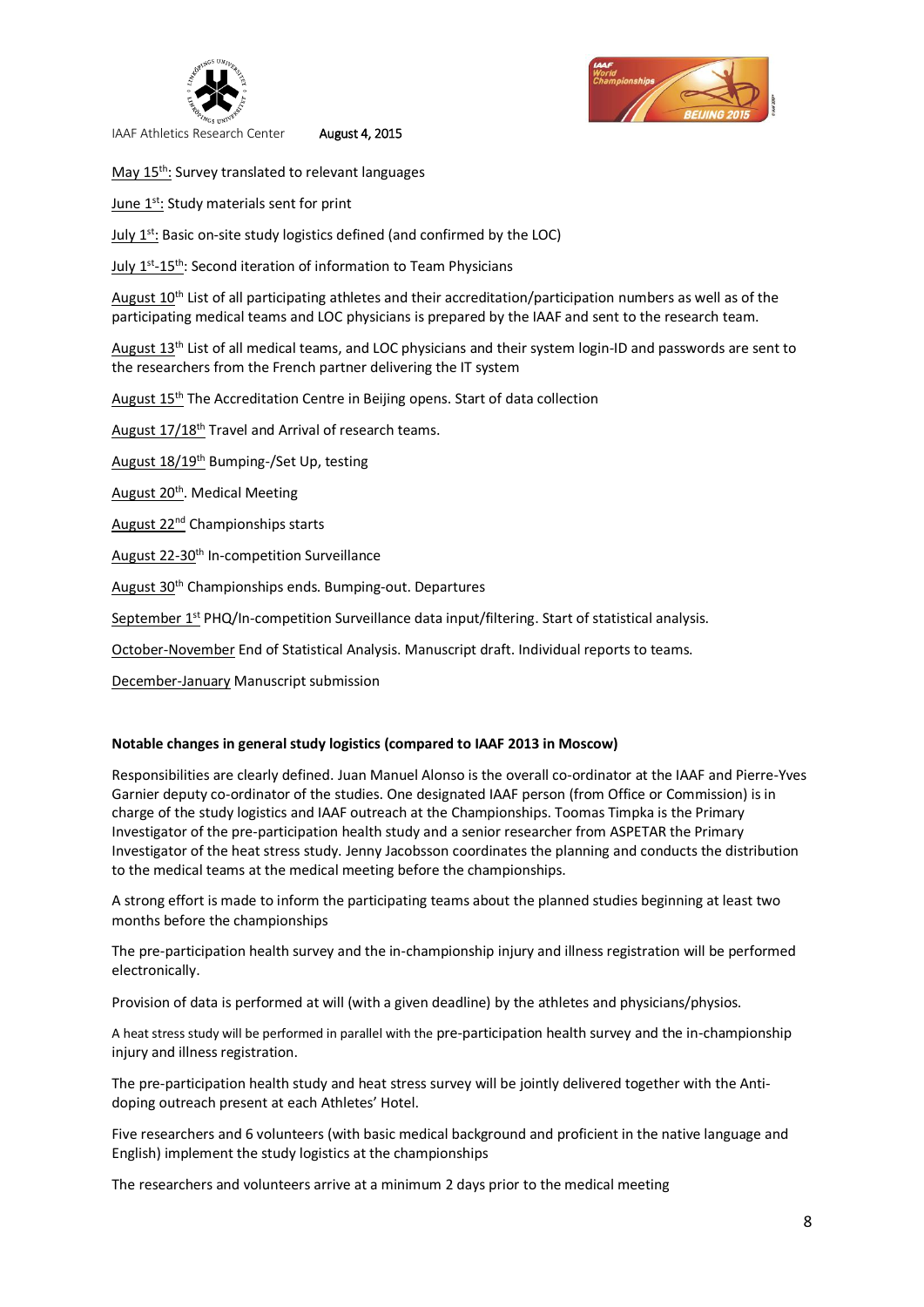

2 volunteers are designated to each screening station/hotel and provide thorough information to athletes

2 volunteers are designated at site to enter paper-based PHQ data (in duplicate) into computer records

A running record of PHQ response will be maintained on daily basis and the record used to approach teams with high non-response rates

A stand visible and conveniently accessible for the medical teams at the warm-up area will be prepared.

Provide relevant IAAF medical and nutritional information at the study stand

Only researchers should approach the medical teams outside the stand/office

Provide hands-on training at stand on how to fill out the forms on paper and electronically

Athletes will never be approached directly during training or warm-up

Daily "rounds" to the medical teams will be made

A kiosk/computer for direct data entry at stand will be provided.

A self-evaluation of the study routines will be performed and the results used to inform future surveillance and prevention.

### **Changes in medical meeting organization**

One person (Jenny Jacobsson) will coordinate the communication with medical teams and the LOC phycisians.

Attractive incentives for the medical teams to attend the medical meeting are formulated.

Integrate scientific meeting (30 min practical talk on injury/illness prevention) with the technical meeting to reach out to coaches/team leaders of nations that do not have medical teams (Jenny Jacobsson coordinates the integration).

Continue directly with "National team medical meeting" with emphasis on practical procedures on "what to do when and where" for medical teams

Pre-designated translators will be used for simultaneous translations into several languages

Issues of confidentiality associated with the study will be emphased

Hand out of all material is prepared in due time at tables inside the meeting room

Hands-on training after the meeting is provided on how to fill out the forms on paper and in electronic format (both PHQ and injury surveillance)

A list of medical personnel is updated (paper and electronic)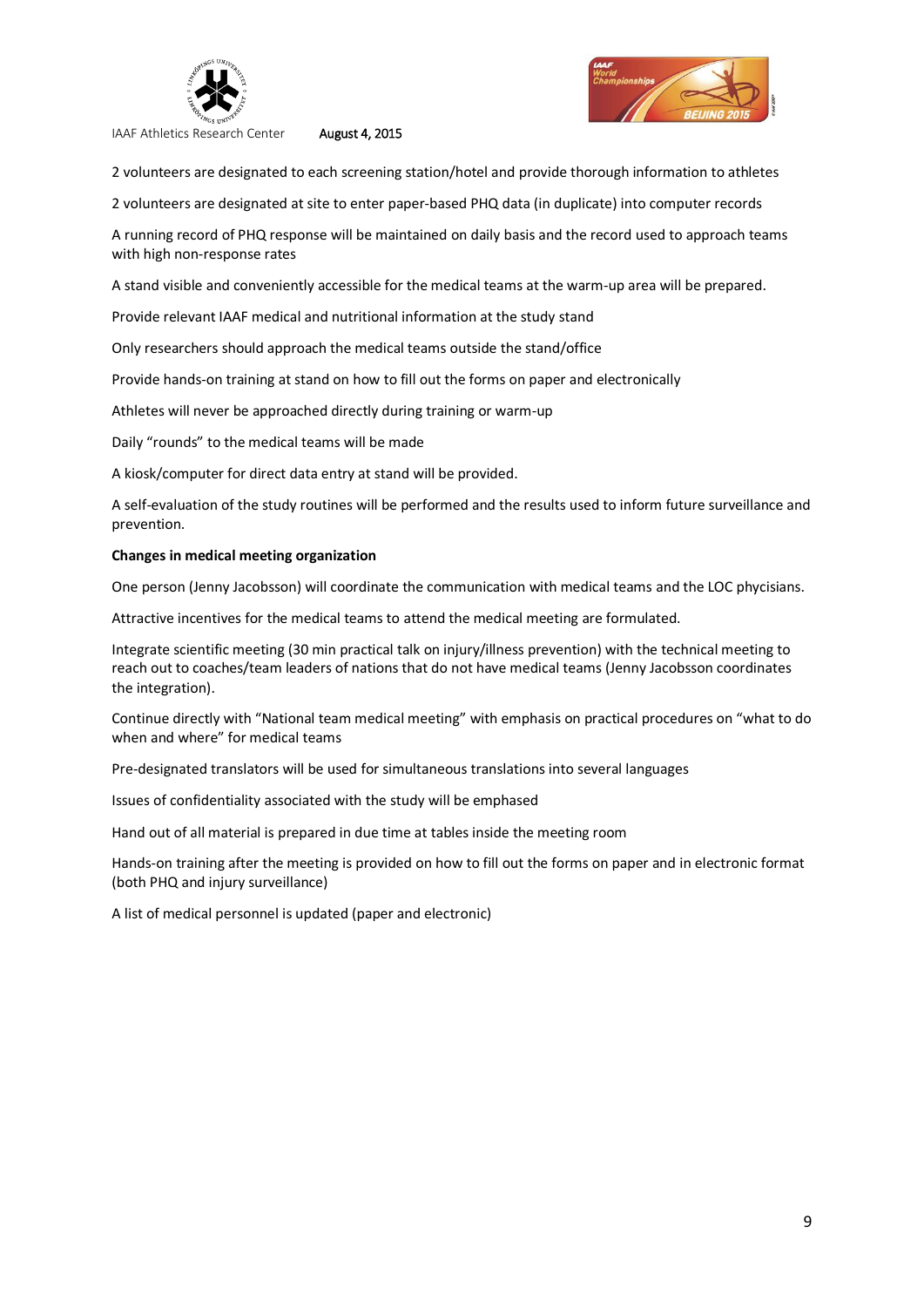



## **ENCLOSURES**

## **Notes from pre-championships teleconferences**

**Survey**.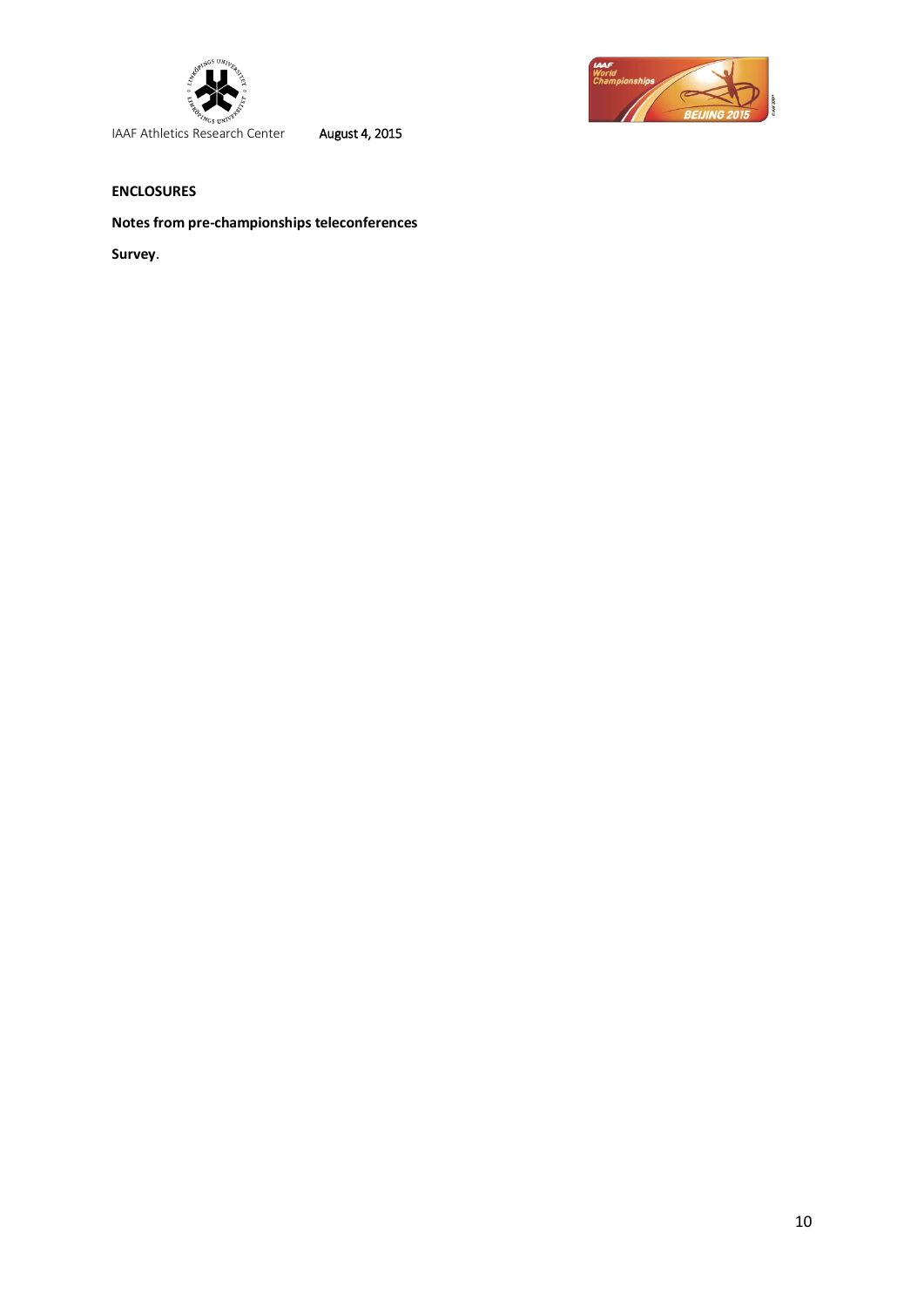



#### **IAAF Being 2015 teleconference July 30, 2015**

#### **Meeting notes**

1. Participants Jenny Jacobsson, Pascal Edouard, Julien Periard, Juan Manuel Alonso, Toomas Timpka

#### 2. Comments on meeting notes from July 16.

The meeting notes were approved.

#### 3. Pre-participation survey and in-championship injury registration

The general progress of the study preparations is still basically on the track (pun unintended). The user interface of the IT tool provided by the St Etienne team has been (positively) evaluated by computer science experts and modifications are ongoing. The critical issue is thus the correspondence between the paper and web versions of the pre-participation health survey and in-championship injury registrations form. The English printed version of the survey and form is used as the "gold standard" in the final review of the web version and all translations. The paper version of the pre-participation survey in English has been printed and has been shipped to Beijing (3200 copies of the 4pp leaflet). The injury registration form and the injury registration information booklet are available in final branded versions in English. The survey and injury registration form have been translated to all IAAF languages except Arabic (in progress) and Chinese, and the translations are provided as options in the web survey. Printing of the translated versions is to be decided. The status of translation and printing of the study materials will be updated on the web (see enclosure for present status).

The final translations, branding, printing, and supply at site of the study materials constitute an outstanding issue. It is essential that the research team gains access to printing facilities (A5, A4) at the IAAF office in Beijing. Printing of materials that have been branded can proceed immediately. At this time, 150 copies of the information booklet, 200 copies of the pre-participation survey in French, and 300 copies of the in-championship injury registration form in English be printed at the IAAF office in Beijing.

The English paper version of the invitation/survey will be supplied to the athletes in association to the accreditation process (and later, if need be, through their team managers). Survey forms in the other IAAF languages will be made available for supply to athletes upon demand. Drop-off boxes will be prepared (pending) at the accreditation center and in the lobby of all three athlete hotels. The drop-off boxes will be marked with IAAF Injury Prevention Research prints and/or banner. Volunteers will be stationed at the accreditation center and at the hotels to support athletes willing to responding to the survey. The availability of volunteers as well as access to power outlets and Internet connections in the outreach areas must be assured.

The second outstanding issue is that information about the research activities (in particular the pre-participation health study) must now be distributed to the national teams (preferably as an IAAF newsletter). Juan Manuel will draft a letter to the teams and send to Toomas for comments. Veronique will then be asked to distribute the letter (with enclosures) next week (about August  $6<sup>th</sup>$ ). Detailed information about the in-championship injury registration will be provided at the medical meeting August 20th. At this meeting, each team will also be provided with login identities and passwords to the web system (to be supplied by the St. Etienne team next week).

#### 4. Heat stress study

The general progress of the study follows plans. Recruitment of athletes is the crucial issue and both teams will support Julien and Sebastian in their efforts. The selection of the many teams is in progress and the athletes cannot still be approached.

#### 5. Educational injury prevention intervention in Beijing

The ASPETAR team will make a short (5-10 min) presentation about prevention of heath illness at the medical meeting Thursday August 20th. They will also offer participation in "mini-workshops" (about 30-45 minutes) at each athlete hotel during the championships.

#### 6. Next meeting

Next meeting will take place Thursday August 13th 12.15 Qatar/11.15 Swe-Fra. (dial +46 8 5000 99 09 and press code 899308).

### **IAAF Being 2015 teleconference July 16, 2015 Meeting notes**

#### 1. Participants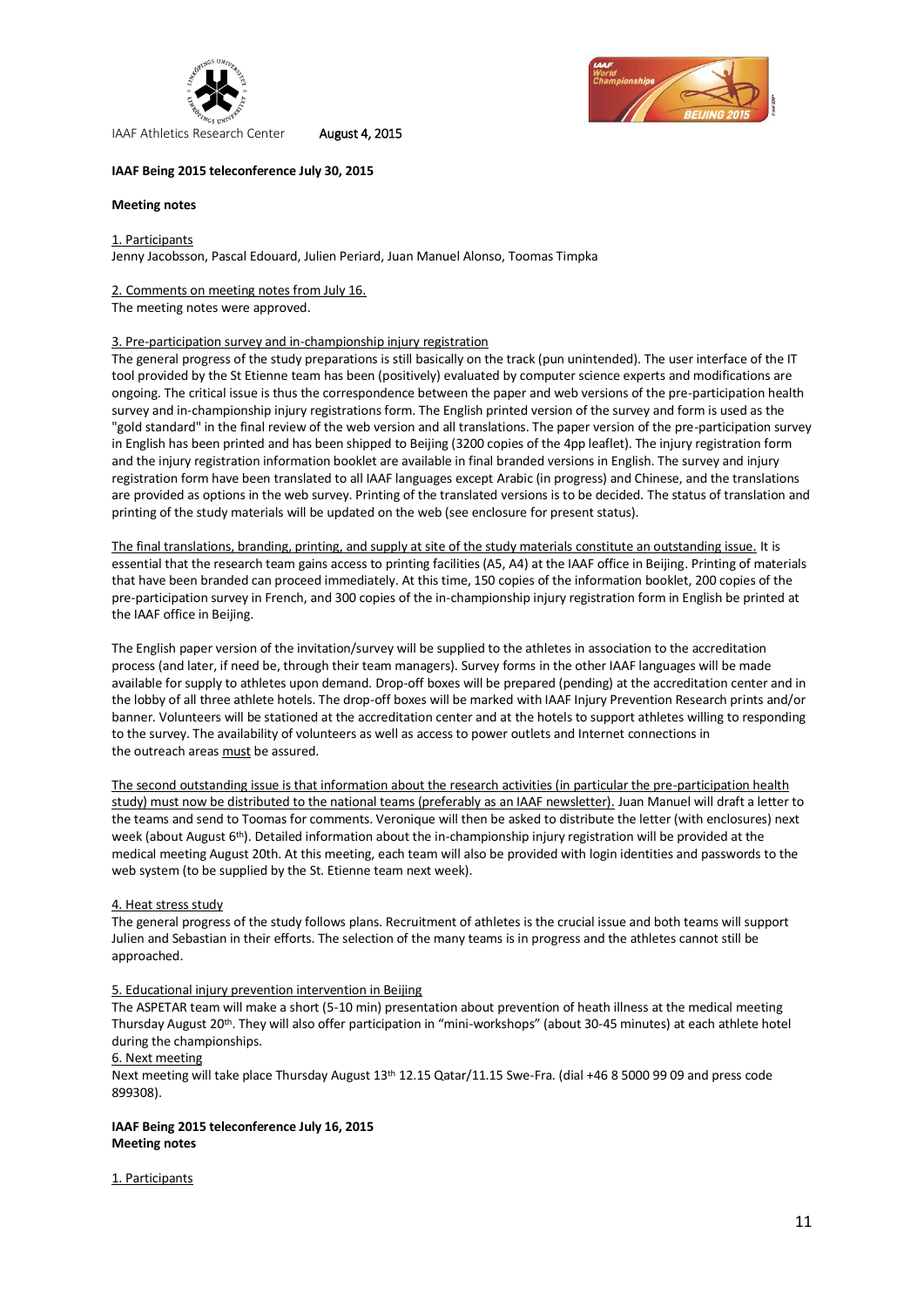



Jenny Jacobsson, Pascal Edouard, Toomas Timpka, Veronique Noe (by email) 2. Comments on meeting notes from July 2. The meeting notes were approved.

#### 3. Pre-participation survey and in-championship injury registration

The general progress of the study preparations is still satisfactory. The ARC team has been accredited and visa applications are in progress. A preliminary version of the IT tool has been provided by the St Etienne team and evaluation is ongoing (Toomas will return final comments to Pascal early next week at latest). The critical issue is the cognitive correspondence between the paper and web versions of the pre-participation health survey. The paper version of the pre-participation survey has been sent for print (4000 copies of the 4pp leaflet). This version will be used as the "gold standard" in the final review of the web version. The paper version of invitation/survey will be supplied to the athletes in association to the accreditation process (and later, if need be, through their team managers).

The in-championship injury registration form is available in its final version (in English) and the injury registration information booklet is in the final review stage with Toomas. These materials will thereafter be sent for print. The survey and injury registration forms have been translated to all IAAF languages except Arabic (in progress) and Chinese, and the translations are provided as options in the web survey. Printing of the translated versions is to be decided.

Drop-off boxes will be prepared (pending) in the lobby of all three athlete hotels and marked with IAAF Injury Prevention Research banners (to be placed in the respective athlete outreach area). Confirmation is needed from the LOC that IAAF Injury Prevention Research banners and drop-off boxes will be available at all three athlete hotels.

Information about the research activities (in particular the pre-participation health study) should from now on be included in IAAF newsletters distributed to the national teams. Detailed information about the in-championship injury registration will be provided at the medical meeting August 20th. At this meeting, each team will also be provided with login identities and passwords to the web system

#### 4. Heat stress study

The general progress of the study follows plans. Recruitment of athletes is the crucial issue and both teams will support Julien and Sebastian in their efforts. The ASPETAR team will separately on outstanding issues.

#### 5. Next meeting

Next meeting will take place Thursday July 30th 12.15 Qatar/11.15 Swe-Fra. (dial +46 8 5000 99 09 and press code 899308).

#### **IAAF Being 2015 teleconference July 2, 2015**

#### **Meeting notes**

1. Participants

Jenny Jacobsson, Veronique Noe, Julien Periard, Pascal Edouard, Juan Manuel Alonso, Toomas Timpka

#### 2. Comments on meeting notes from June 16.

The meeting notes were approved.

#### 3. Pre-participation survey and in-championship injury registration

The general progress of the study preparations is satisfactory. A preliminary version of the IT tool has been provided by the Lyon team and evaluation is ongoing (do review the web survey and return comments to Pascal). The survey has been translated to all IAAF languages except Arabic (in progress) and the translations will be provided as options in the web survey. The information booklet is in the final review stage with Juan Manuel.

We plan on a preliminary basis to print 4000 copies of the survey invitation and paper forms (provided as 4pp leaflet). Toomas will supply the materials and Veronique will come back to the team with a draft of the printed version.The invitation/survey will be supplied to the athletes in association to the accreditation process (and later, if need be, through their team managers). Drop-off boxes will be prepared (pending) in the lobby of all three athlete hotels and marked with IAAF Injury Prevention Research banners (to be placed in the respective athlete outreach area). Veronique and Juan Manuel contact the LOC regarding the particularities of this arrangement.

#### 4. Heat stress study

The general progress of the study follows plans. Recruitment of athletes is the crucial issue and both teams will support Julien and Sebastian in their efforts.

## 5. Next meeting

Next meeting will take place Thursday July 16<sup>th</sup> 12.15 Qatar/11.15 Swe-Fra. (dial +46 8 5000 99 09 and press code 899308).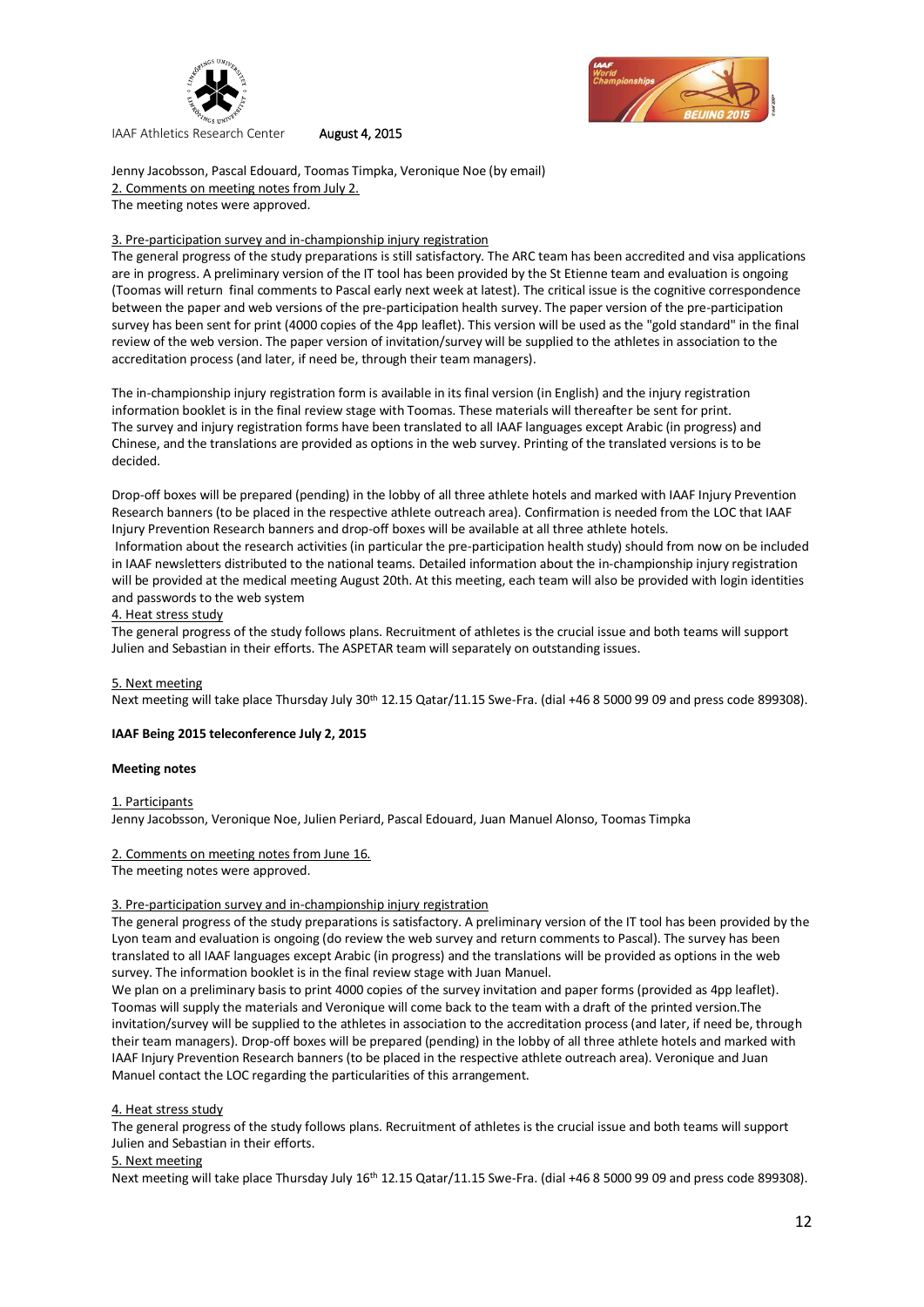



#### **Teleconference regarding planning of Beijing 2015 Heat stress and Injuries and Illnesses Surveys**

June 16, 2015 11.30-12.30

Short meeting notes (Veronique's comments in *italics*)

1. Participants Veronique Noe, IAAF Juan-Manuel Alonso, ASPETAR Julien Periard, ASPETAR Sebastien Racinais, ASPETAR Pascal Edouard, ARC/Université de Lyon Toomas Timpka, ARC/Linköpings Universitet

#### 2. Final research teams at site in Beijing

The ARC team will consist of five reseachers, three with their main responsibilities directed at the pre-participation health survey and IT feasibility study (Toomas Timpka, Karin Halje, Victor Bargoria) and two with main responsibilities directed at in-championship injury registration (Jenny Jacobsson, Christer Andersson). The team will during the championships be supported from Europe by Pascal Edouard (IT system) and Örjan Dahlström/Armin Spreco (data management/statistics). The ASPETAR team will also consist of five reseachers (Juan-Manuel Alonso, Julien Periard, Sebastien Racinais, and two PhD students). All researchers will stay at the V Continent hotel, except for dr Alonso who will stay at the Intercontinental. The ARC team will arrive August 17<sup>th</sup>, the ASPETAR team August 18<sup>th</sup>.

3. Pre-participation survey and in-championship injury registration

General progress

The planning process basically follows the schedule presented for the IAAF in the early spring. IRB approval has been received for the Swedish and Qatari parts of the studies in Beijing.

- IT support (including hardware at site)

The IT system developed by dr Pascal Edouard will be modified for use in Beijing. A first version will be made available for evaluation about June 22<sup>nd</sup>. It has one module for data collection from the athletes, and one module for injury registration by team medics.

The athlete survey will be made available in the five official IAAF languages. The athletes will receive an invitation with a flash code in their welcome bag. When they flash the code to their cell phone, they will be redirected to a website where they can complete the survey. The athletes will also receive paper versions of the survey in the bag and choose to return these at collection spots. The surveys will ask for participant ID, age, sex, national team, and event. A feasibility study will be performed during the championships in order to identify procedural or usability issues.

For the injury recording during the championships, each team will receive a login ID and password. Data can be entered at any time of the day. Also here, the teams will receive paper versions.

A "pressure test" of the system modules (to ensure function with many parallel users) will be performed as soon as first versions have been circulated.

#### - survey translations

Survey and injury recording form translations into all five IAAF languages are ongoing. The resulting versions will be conveyed into to paper and electronic forms.

#### - information booklet

A preliminary version has been sent from dr Edouard to dr Alonso. Following his revisions, the document will be sent to dr Jacobsson, who will coordinate the injury registration in Beijing. When she has approved the version, it will be sent for print. *Printing to be organised on site - (e.g. the Medical Delegate's office at the Intercontinental)*

#### - printing of paper materials

Preliminary versions of all documents that are to be printed have to be sent to Veronique Noe by June 26<sup>th</sup> at latest. She will return her comments and revisions have to be finished by July 3<sup>rd</sup>. Veronique will organize the printing with IAAF logotypes (in China or Europe). *Have contacted the IAAF's Marketing Department – will go over documents with them for branding / logos - Printing to be organised on site as mentioned above.*